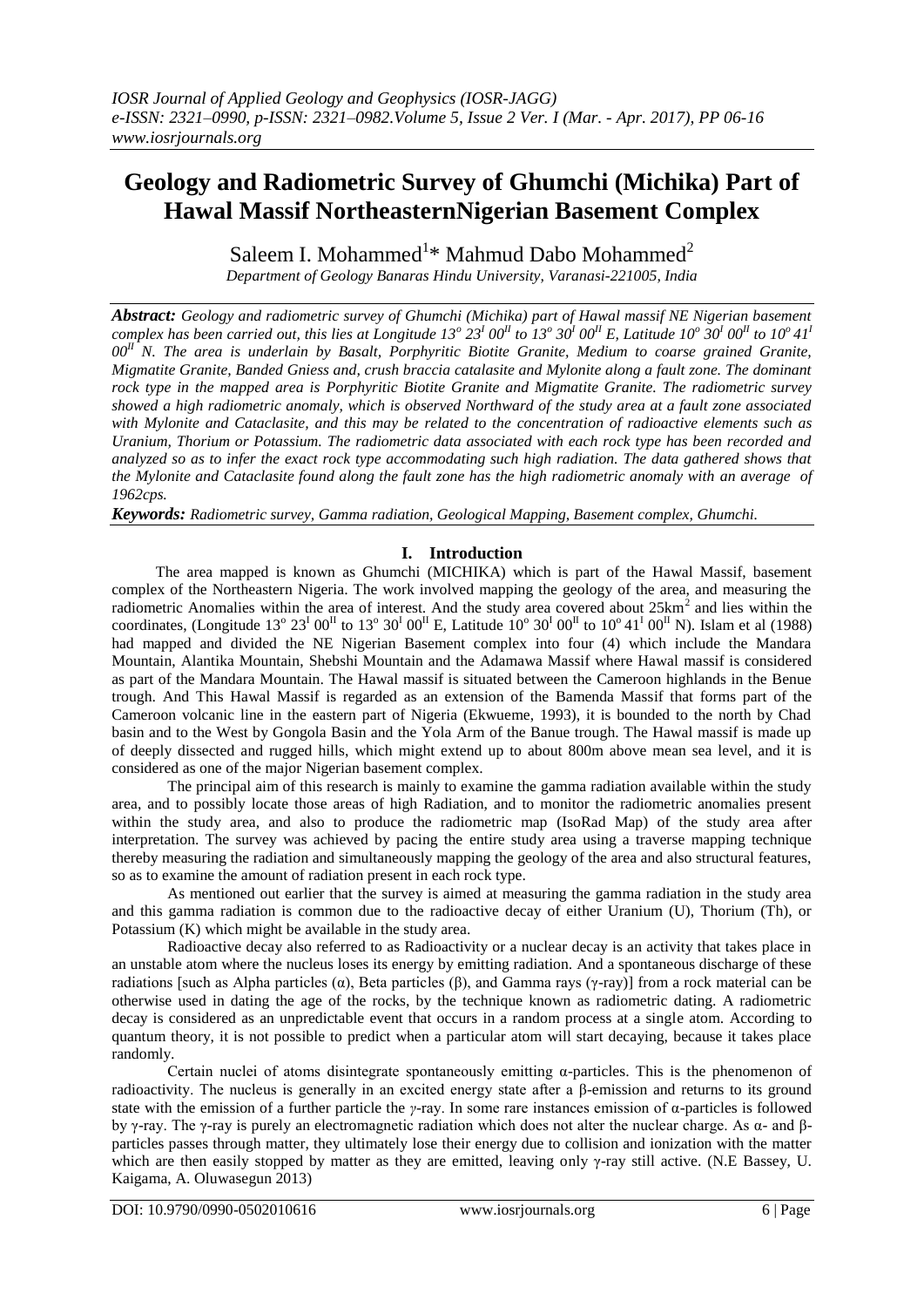Most gamma rays discovered at a surficial environment are due to the natural radioactive decay of Potassium (K), Thorium (Th), and Uranium (U). Gamma rays are large amount of electromagnetic radiations, characterized by smaller wavelength, high frequency and high energy. They have a penetrating capacity and can penetrate and travel about 35cm through rock and hundreds of meters through air. Gamma rays have energy of definite characteristics, and measuring these energy permits the diagnosis of specific Potassium, Uranium or Thorium radiation.Radiometric survey is a geophysical technique often applied in studying the radiometric anomalies, Hence the technique is used as a basis of this research in measuring the gamma radiations.

## **II. Instrumentation**

As stated out earlier that the research is aimed at determining the amount of gamma radiation in the study area and to possibly locate those areas with high radiation. All rocks and soils are radioactive to some extends and the survey does not only restricted to rock but include all the bare land in the area, hence the measurement of radioactivity across the earth surface constitute the method of geophysical exploration which are commonly done for radioactive minerals like uranium. This survey was made possible by using the following geological instruments;

- a. Scintillometer for measuring gamma radiation.
- b. G.P.S for taking the coordinate where radiation is recorded
- c. Compass and clinometers for measuring dip and stike
- d. Surfer 8 software for construction of ISORAD Map of the study area

Basically, the survey was done using the above mentioned instruments, and data was collected in a total of 104 stations by traversing the whole area of interest, measuring gamma radiations in each station using the scintillometer, and simultaneously taking the coordinates at each station with the help of the GPS.

The major instrument used in this research is the scintillometer, which is a detector of high energy radiations. This scintillation counter was used as a radiation survey meter. It is use in many mining industry to detect uranium in mineral samples. This particular meter was utilized to find desirable samples of radiation, rather than detect unwanted or harmful radiation in a work area. And since the survey is of radiometric survey, scintillation counter is chosen to be used for the survey.

When high energy atomic radiation are made incident on the surface coated with some fluorescent materials, then scintillations (flashes of light) are produced. These flashes of light (scintillations) are then detected with the help of photomultiplier tube that gives rise to electric pulse.

The scintillation counter is mainly of 3 different parts, namely;

- 1. Scintillator.
- 2. Photomultiplier.
- 3. Counter.

## MAJOR PARTS OF THE SCINTILLATOR



Scintillator together with the photomultiplier tube is collectively known as the scintillation head.

# *2.1 THE SCINTILLATOR*

The scintillator is made from a single crystal; this single crystal should have some important characteristics in order to function properly as a scintillator,

- 1. First of all, it should be available in a proper form.
- 2. It should have an efficiency to convert incident radiation energy into light flashes.
- 3. The crystal should be transparent to light so that the maximum scintillations emitted by it can reach the photomultiplier tube.
- 4. The crystal should also have a suitable value of refractive index, so that the total internal reflection of light does not take place inside the crystal, otherwise light will be wasted.
- 5. The next important characteristics it should have is that the resolving cover of the crystal should be very high so that it should be able to distinguish radiations of different frequencies.
- 6. The crystal should be stable under stable experimental conditions.

Despite these required characteristics, many types of crystals are used as scintillators, some of them which include;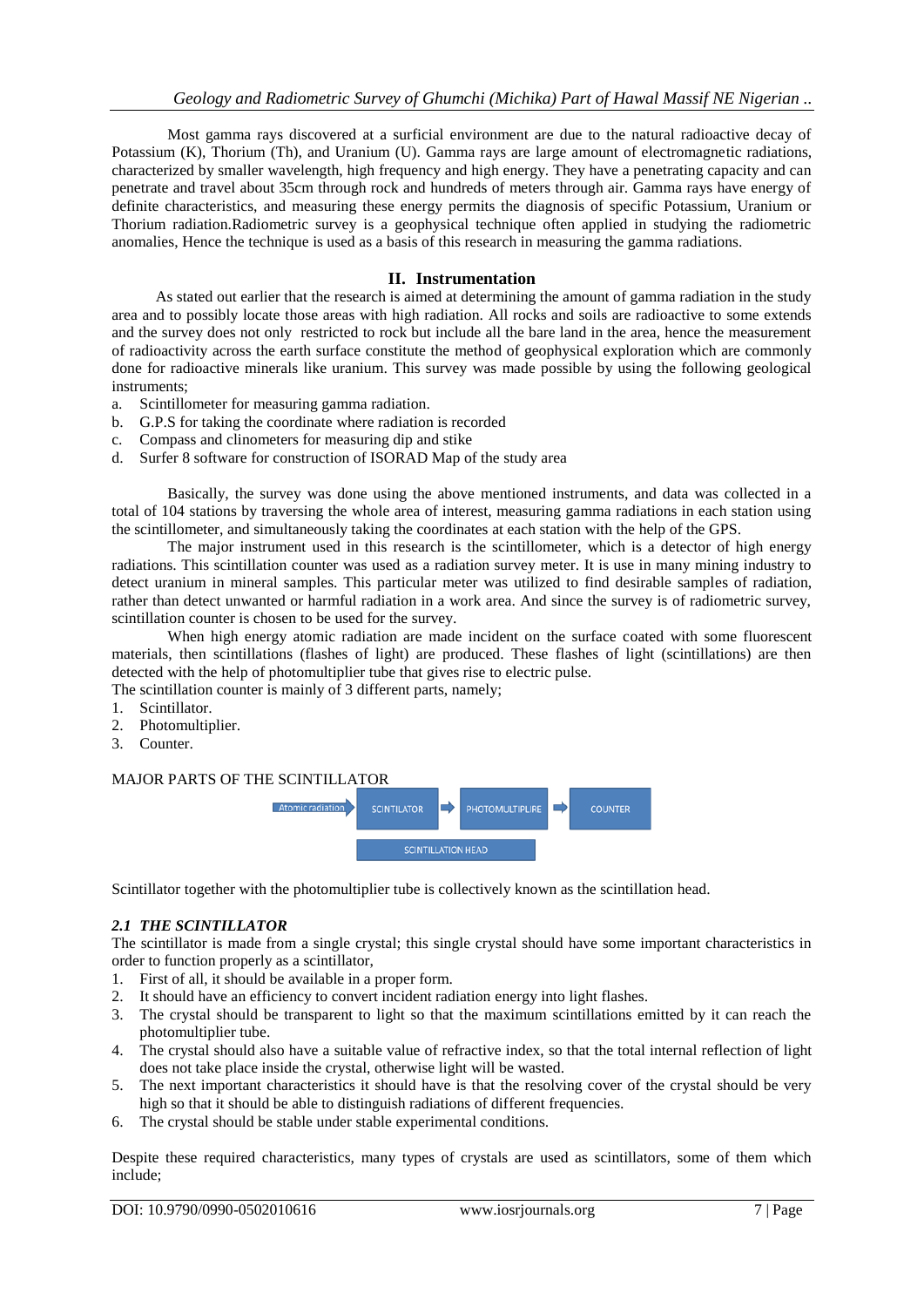- a. Cesium iodite; used for the detection of gamma rays.
- b. Zinc sulphide; used for the detection of heavy particles.
- c. Organic phosphors; also detect gamma rays.
- d. Xenon; is used for detection of heavy particles and also noted that it gives out ultraviolet radiation not visible light.
- e. Thallium activated sodium iodine; which is also the most popular crystal that is used as scintillator, this is because it is more efficientcompares' with other crystal. But the major throwback in this crystal, is that it is hygroscopic in nature, i.e it can get spoiled due to moisture. Due to this reason, this crystal is sealed in an air tight Al-can coated with MgO acting as a reflector.



# *2.2 PHOTOLTIPLIER TUBE*

The photomultiplier tube is an evacuated glass tube which has about ten electrodes properly arranged known as dynodes. These electrodes are specially designed and are properly positioned so that automatic focusing of electron can take place.

Each electrode has a photosensitive surface and performs two functions, namely;

- a. Collection of photoelectrons coming from previous dynodes.
- b. Emission of several low energy electrons due to incident electron.

The potential of dynodes is kept in the increasing order as we moved from cathode to anode, so that electrons emitted by a dynode get accelerated to the next dynodes.

So base on these, we can confidently say that a photomultiplier tube convert light into electrical energy.

# *2.3 HOW THE SCINTILLATION COUNTER WORKS;*

- 1. The window made up of pyrex glass allows the radiations to pass and enter the scintillation counter
- 2. When high energy radiation strikes the crystal inside scintillators, short duration scintillations i.e flashes of light are emitted by the crystals.
- 3. The photos of light emitted by the scintillator are then made to strike the cathode of the photomultiplier tube through an optical coupling. These optical coupling is made up of a special fluid.
- 4. The photoelectrons emitted from the surface of the cathode are directed toward the first dynode that gives the secondary emission of electrons with about  $0+$
- 5. The secondary electrons emitted from the surface of first dynode get accelerated towards the second dynode, which is at more potential in comparison to the first dynode.
- 6. This process is repeated up to the last dynode and electrons get much more multiplied in number. When they reach the anode, a high energy pulse is delivered to the counting device through the anode (the anode is also referred to as the PM tube)
- 7. The electric pulse from the PM tube is amplified and is then delivered to the counting device, after passing through a discriminator, where the discriminator removes the undesired noise pulse, and then the counting device now read and gives the amount of radiations in CPS equivalent to the intensity of electrons it receives.

Base on the above mentioned features the scintillometer is found to be the best instrument for this survey hence it is used.

# **III. Methods**

In this context, the radiometric survey was carried out with the main aim of locating the areas of high radiation present within the study area. The survey began with a reconnaissance survey so as to trace the boundary of the interested area and to understand the extend of the study area using a topographic map, followed by gridding the topographic map. The important of gridding is to make the traversing easier and make it possible to cover the entire area and no place will be left unmapped. Then traversing technique was employed during the survey by pacing along each line of traverse with systematic and careful observation of each rock and its rate of radiation. Readings were recorded at every change in minutes of either longitude or latitude from the GPS, or where there is an increase or decrease in the amount of radiation during traversing. The scintillometer is equipped with an audio output which makes an audio sound corresponding to the amount of radiation present in the particular area as traversing goes on. Therefore, readings were also recorded where there is an increase or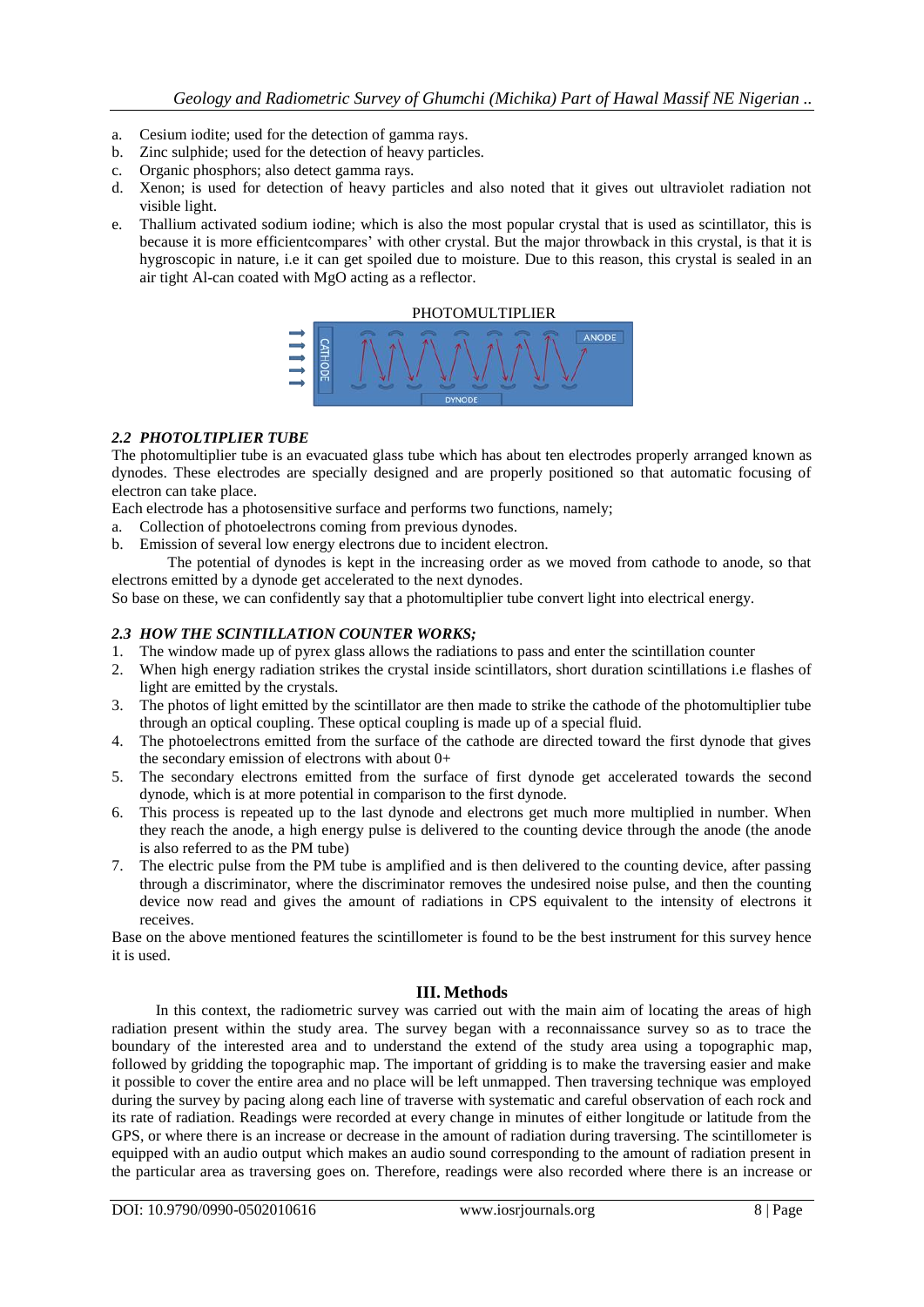decrease in the sound of the scintillometer, were a total of 104 radiometric data was taken. While taking readings, the scintillometer was held firmly at approximately 1-1.5m above the ground and also readings were recorded away from electric poles, vehicles or any other materials suspected to be radioactive in a little amount such as metals, so as to avoid interference by such materials which might end up giving wrong readings as precaution.

This radiometric survey was integrated with geological mapping of the area so as to study the amount of radiation present in each rock outcrop in the study area and to indicate precisely the rock type with high radiation which is accommodating such radioactive element. Rock samples were also collected as traversing is taking place to prepare a thin section for further laboratory studies, and software called SUFER 8was used to plot the radiometric map (ISORAD map) of the study area.

## **IV. Results And Discussion**

Radiometric data was recorded simultaneously with geological mapping of the study area which covers an extends of approximately  $25 \text{km}^2$  and lies between the coordinates N10<sup>o</sup>  $30^1$  to  $10^0 41^1$ , and E13<sup>o</sup>  $23^1$  to  $13^0 30^1$ . On the geology of the area as shown in Fig.2 the Northern and southern parts of the mapped area can be interpreted differently. From the southern area, the SW part of the study area is occupied by porphyritic biotite granite with a Neogene to Recent Basalt that has erupted the Pre-Cambrian Basement during the Cenezoic era. And Migmatite Granite of Pre-Cambrian age covers SE part of the study area. A wrench Fault was also found to be cutting across the southern basement where the majority of the fault were trending along NW-SE direction as shown in the Rose diagram in Fig 6. While the Northern part of the study area is dominated by an undifferentiated weathered basement with some patches of Migmatite Granite and Porphyritic Biotite Granite at the Northwestern part of the study area. And in the Northern part of the study area, there exist another patch of Migmatite Granite at a Fault zone in a close association with Mylonite zone where a crushed Braccia Cataclisite zone faulted along the Mylonite zone where lateral movement later took place towards NE-SW. Other lithologies at the fault zone include Silicicated Braccia associated with Migmatite Granite.Fig 3.

Radiometric data was gathered from a diverse point with a total number of 104 data in the field and an ISORAD map Fig.4 is plotted using the collected data and shows contour lines representing areas of equal radiation. Closely spaced contour represents high radiation. Therefore, High radiometric anomaly was found in four different areas in Ghumchi which were located at coordinate  $N10^{\circ} 40^{\text{I}} 408^{\text{II}}$  E013<sup>o</sup>  $27^{\text{I}} 721^{\text{II}}$ ,  $N10^{\circ} 40^{\text{I}} 407^{\text{II}}$ E013<sup>o</sup> 27<sup>I</sup> 719<sup>II</sup>, N10<sup>o</sup> 40<sup>I</sup> 241<sup>II</sup> E013<sup>o</sup> 27<sup>I</sup> 641<sup>II</sup> and N10<sup>o</sup> 40<sup>I</sup> 241<sup>II</sup> E013<sup>o</sup> 27<sup>I</sup> 609<sup>II</sup> with a radiation of 1400, 1750, 2200, and 2500cps respectively. One of the aims is to locate areas of high radiation and to measure the amount of radiation on every rock type so as to observe the rock associated with high radioactive concentration (table 1). As a result, high radiation is found at three different areas as shown in Fig 3. And are found along the fault zone associated with Mylonite and Cataclasite zone and the Migmatite Granite. However, radioactive elements were believed to be accommodated by these rocks at the fault zone.

Result from the thin section shows the present of variety of minerals belonging to feldspar group such as Microcline and Orthoclase Feldspar in all the rock samples except those in the fault zone possessing high radiation which was suspected to have been altered during the metamorphism along the fault zone. Chemically, Orthoclase Feldspar and Microcline contain certain percentage of  $K<sub>2</sub>O$  which are also radioactive to some extends, and this might be responsible for the lower radiations below 400cps observed within the study area.The fault zone is found associated with the uranium mineralization which was mineralized as a result of metamorphism that occur during fracturing and crushing along the fault zone that gives rise to the Cataclasite series of a crushed Braccia Cataclasite which is cohesive and random fabric with 0-10% proportion of matrix formed at approximately 5-6km depth with grain size ranging between 0.5-5mm which is known to be formed at a brittle-ductile shear zone and Mylonite formed by a ductile deformation mechanism which is cohesive and foliated, formed in a shear zone that were active under medium to high grade metamorphism with 50-90% proportion of matrix at approximately 15km depth. Fig. 1 (Sibson 1977). Table below shows the classification of fault rocks (adopted from Sibson 1977)



**Fig 1.** classification of fault rocks derived from quartzo-feldspathic Rock (Sibson 1977).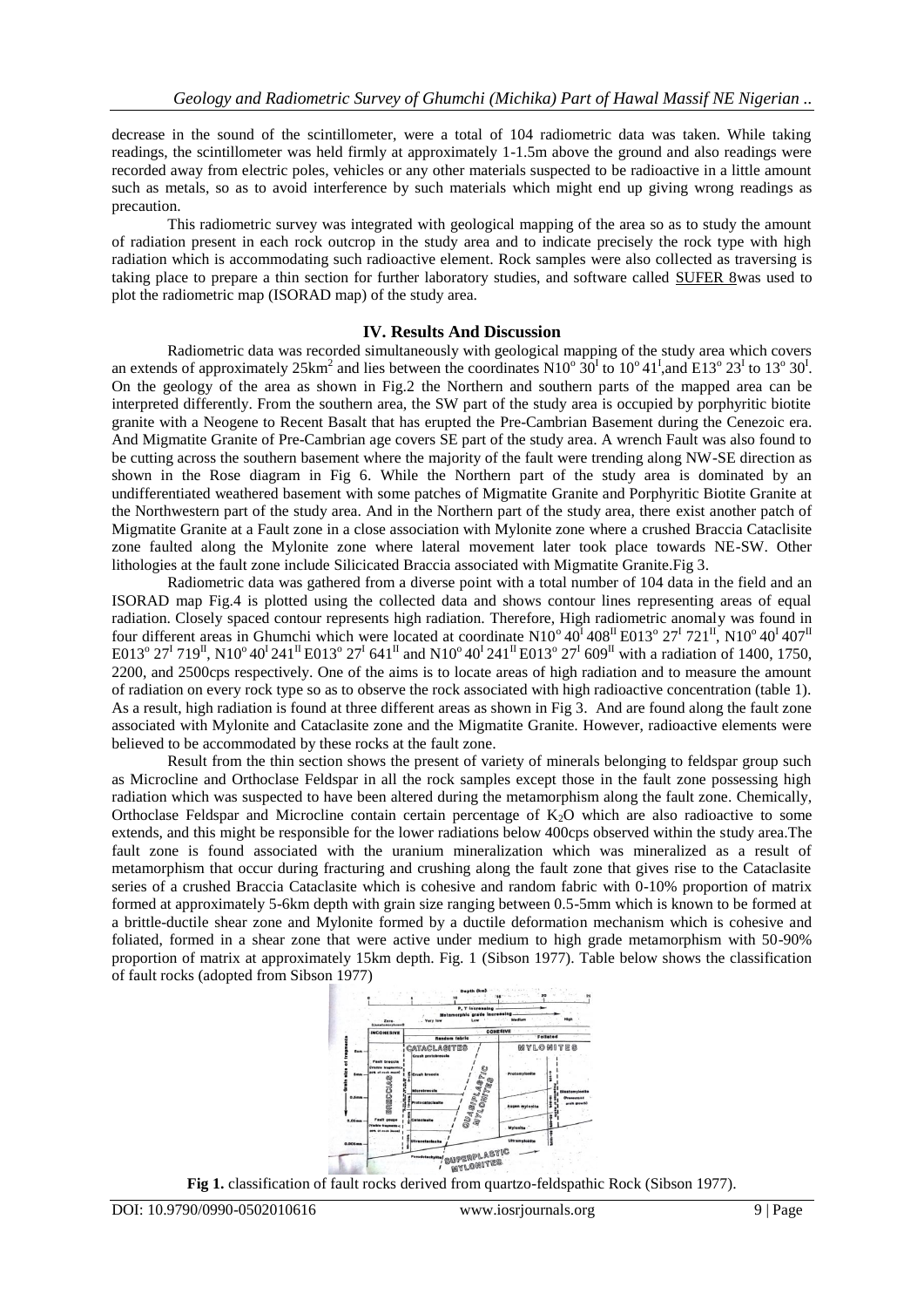## **V. Conclusion**

The dominant rocks observed in the study area are mainly Porphyritic Biotite Granite, Migmatite Granite and Basalt Fig. 2. And a fault zone which makes up Cataclasite and Mylonite zones where the faulting are majorly trending NW-SE Fig. 6. Comparing the textural classification of faulted rocks (Sibson 1977) and the structural feature shown in Fig 1, it's concluded that Mylonite is first formed at depth of 15km (according to Sibson 1977) and the tectonic activity that took place uplifted the Mylonite which during Upliftment, fracturing and crushing later took place and forms the Cataclasite at the brittle-ductile shearing zone. Brittle shear zone rocks are developed when fractures initiate, propagate, and coalesce in the rock (Blenkinsop and Rutter 1986). The anomalous concentration was discovered at the fault zone in Ghumchi as revealed from the radiometric map (ISORAD Map) Fig. 4 with an average radiation of 1962.5cps (table 1). It's also concluded that the concentration of radiogenic elements at the fault zone was due to low to medium grade metamorphism that took place which forms Cataclasite and Mylonite. Fig. 5 shows the histogram of the radiometric anomaly of the study area, high amplitude represents the fault zone at Ghumchi, while low amplitude represents other rocks and the undifferentiated weathered basement. This histogram shows that high radiation in the study area only occur at the fault zone. Each rock has radiation which differs from others, while some has low radiation, others has high radiation, and the rock with lowest radiation is the Porphyritic Biotite Granite and this may be due to the absence or low K2O as revealed from the microscopic study of the thin section with the absent of Orthoclase and microcline feldspars compared to others. The undifferentiated weathered basement has higher average radiometric count compared to the other rocks in the study area as shown in table 1. From Fig. 2, the undifferentiated weathered basement are found closed to the fault zone, as such they might be a weathered product originated from the fault zone possessing high radiometric count which might be related with the high radiation observed on the weathered basement.

#### **Acknowledgment**

I owe my profound gratitude to Dr. I.V Haruna of Geology Department Madibbo Adama University of Technology, Yola, Nigeria, who made this field work possible by providing the equipment such as Scintillometer for the survey. And I am also indebted to Prof. N.V.C Rao Banaras Hindu University, Varanasi, India, for a piece of advice and corrections.

#### **References**

- [1]. Bassey N.E, Usman Kaigama, A. Oluwasegun (2013). Radiometric Mapping of Song Area and Environs, Hawal Basement Complex, Northeast Nigeria
- [2]. Bell T.H, Etheridge M.A (1973). Microstructure of mylonite and their descriptive terminology.
- [3]. Blekinsop T.G, Rutter E.H (1986). Cataclasite deformation of quartzite in moine thrust zone.
- [4]. Ekweme, B.N (1993). An easy aproach to matamorphic petrology. University of Calabar press. P. 97-123.
- [5]. Ekweme, B.N (1993). An easy aproach to igneous petrology. University of Calabar press. P. 31-36
- [6]. Islam, M.R., Ostafiozuk, S. And Baba S. (1998). The Geology of the basement complex of Northen part of Mandara Hills Nigeria. Annals of Borno, vol. 6/8. University of Maiduguri.
- [7]. Joseph .O. Coker, Amidu .O. Mustapha Victor Makinde Johnson .K. Adesodun (2013). Application of Radiometric Surveys to Delineate between Sedimentary Terrain and Basement Complex: A case study of Sagamu and Abeokuta, South Western Nigeria
- [8]. N. O. Okoye, P. I. Olasehinde, I. A. Okunlola, Y. B. Alkali, T. A. Ako & J. N. Chukwu (2012). Radiometric Survey as a Useful Tool in Geological Mapping ofWestern Nigeria
- [9]. Oshin, I.O. and M.A., Rahaman, (1986) unranium favourability and mineralization in Northeastern Nigeria. Journ. of African earth science. PP167-175.
- [10]. R.H Sibson (1977). Fault Rocks and Fault Mechanism.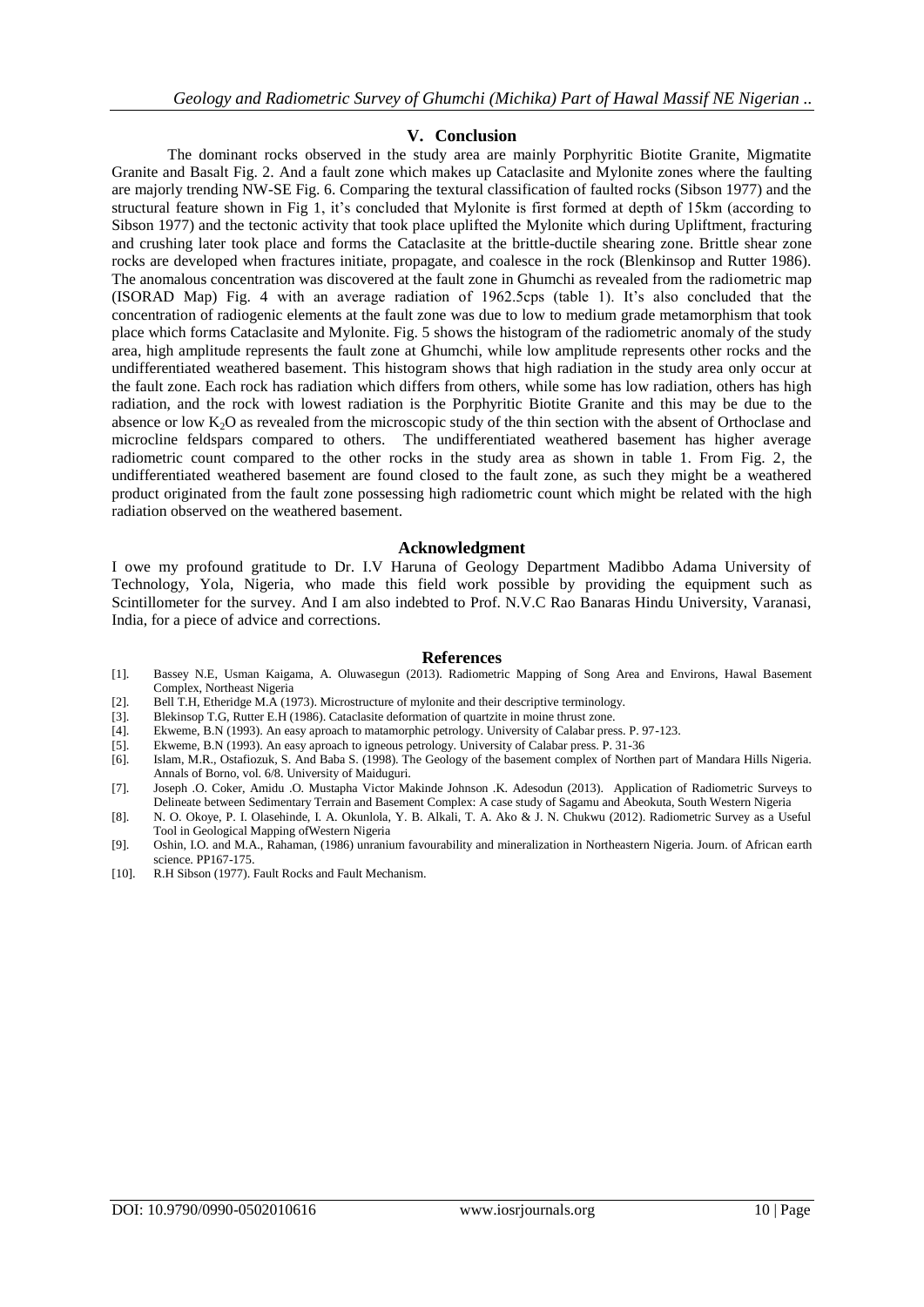

**Fig. 3** Geological and structural feature at the fault zone of the study area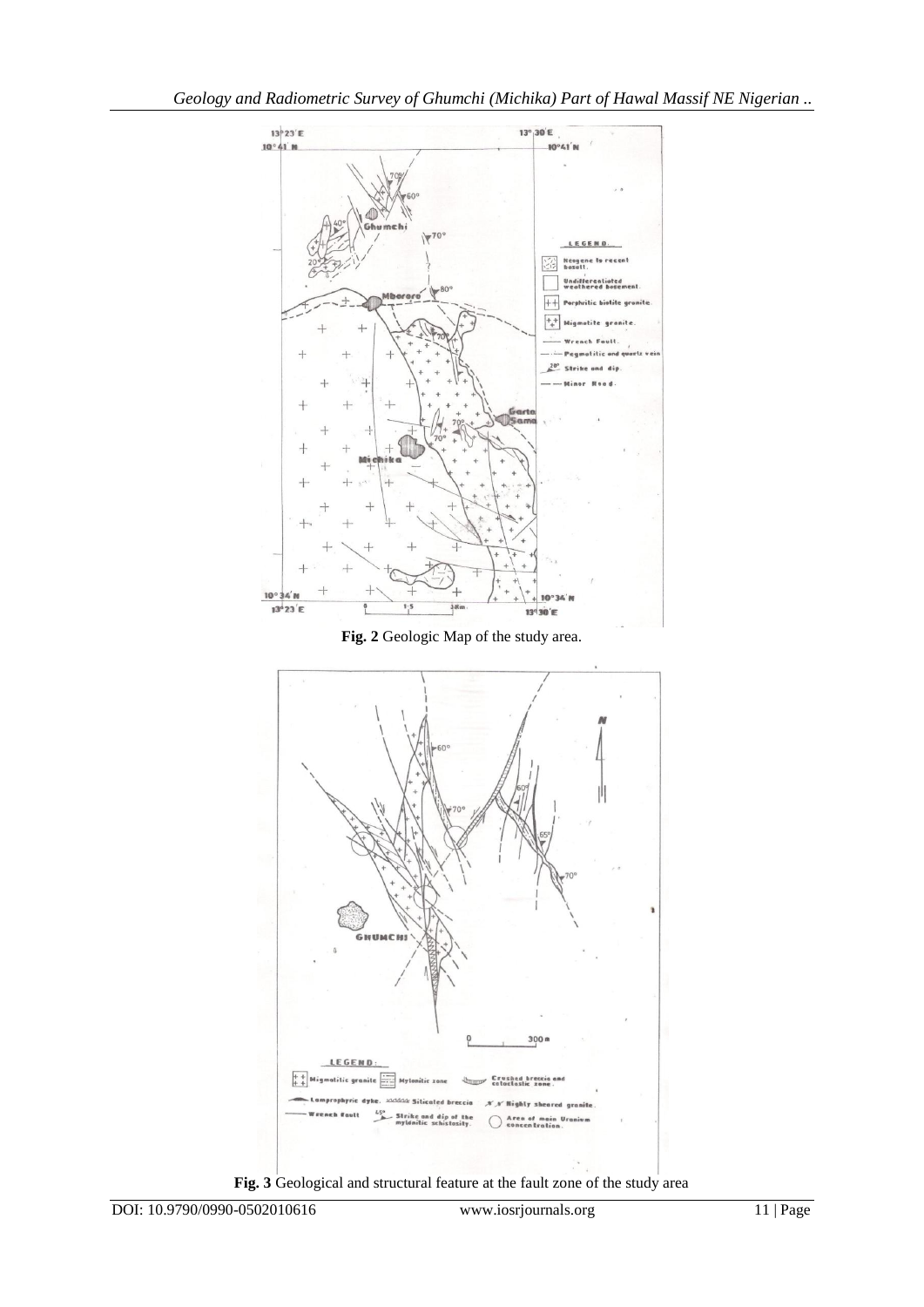



**Fig. 6** Rose diagram of fault structure of the study area.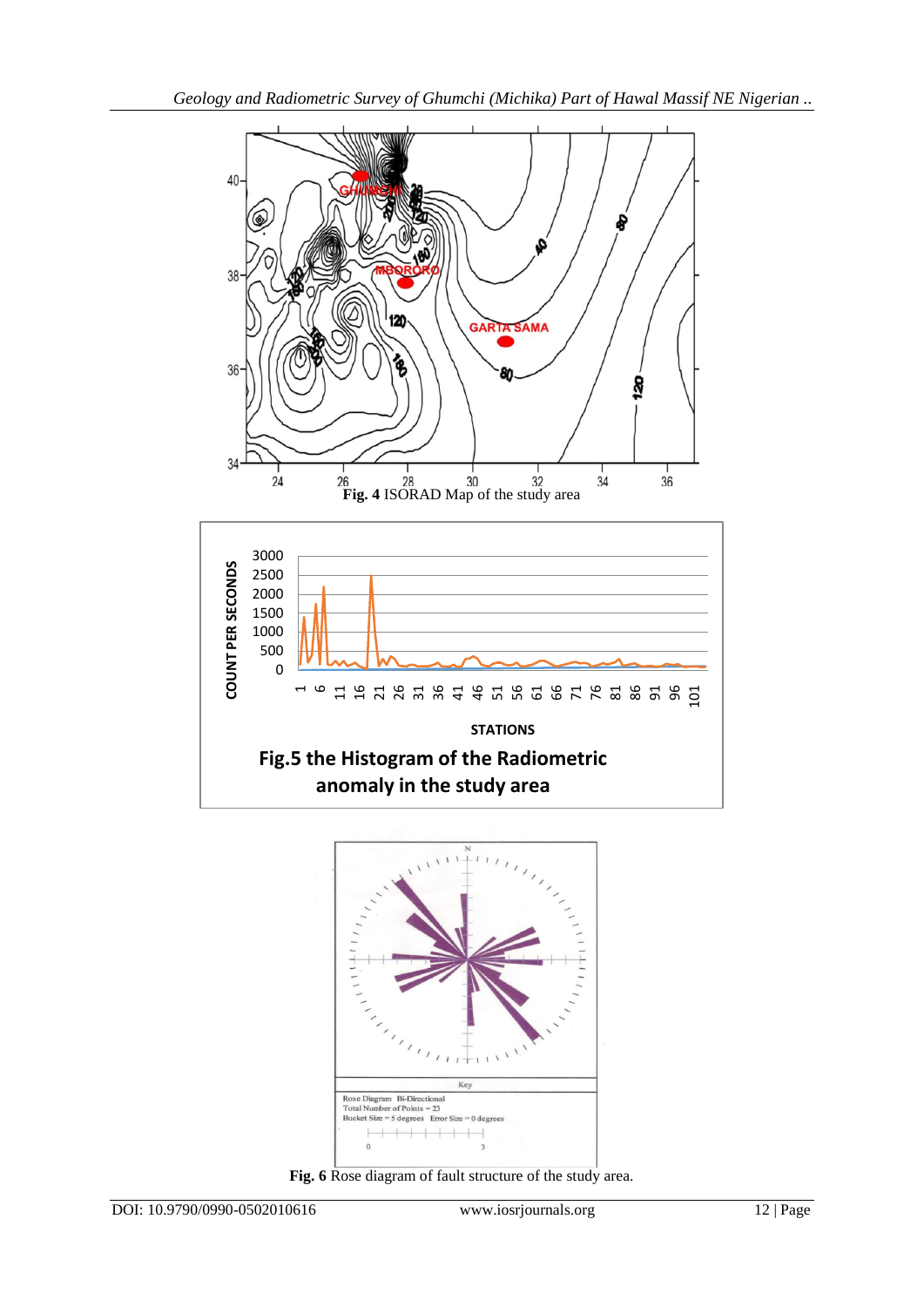

**Fig 7.** Scintillometer

| Table 1. Radiometric data on each rock type. |                       |              |                     |               |
|----------------------------------------------|-----------------------|--------------|---------------------|---------------|
| Rock type                                    | <b>Station number</b> | Coordinate   | Radioactivity (cps) | Average (cps) |
| Porphyritic Biotite Granite                  | 58                    | N10.37.983   | 100                 | 126.7         |
|                                              |                       | E013.26.033  |                     |               |
|                                              | 59                    | N10.37.706   | 130                 |               |
|                                              |                       | E013.25.809  |                     |               |
|                                              | $\overline{60}$       | N10.37.037   | 150                 |               |
|                                              |                       | E013.25.830  |                     |               |
| Migmatite granite                            | 47                    | N10.36.653   | 150                 | 135           |
|                                              |                       | E013.27.258  |                     |               |
|                                              | 48                    | N10.37.006   | 120                 |               |
|                                              |                       | E013.27.253  |                     |               |
|                                              | 49                    | N10.38.067   | 100                 |               |
|                                              |                       | E013.27.087  |                     |               |
|                                              | $\overline{50}$       | N10.38.816   | 170                 |               |
|                                              |                       | E013.27.608  |                     |               |
| <b>Basalt</b>                                | 71                    | N10.36.382   | 220                 | 196.7         |
|                                              |                       | E013.27.008  |                     |               |
|                                              | 72                    | N10.35.691   | 180                 |               |
|                                              |                       | E013.27.501  |                     |               |
|                                              | $\overline{73}$       | N10.35.243   | 190                 |               |
|                                              |                       | E013.27.524  |                     |               |
| Mylonite and Cataclasite                     | $\overline{7}$        | N10.40.241   | 2200                | 1962.5        |
| zones                                        |                       | E013.27.614  |                     |               |
|                                              | $\overline{2}$        | N10.40.408   | 1400                |               |
|                                              |                       | E013.27.721  |                     |               |
|                                              | 5                     | N10.40.407   | 1750                |               |
|                                              |                       | E013.27.719  |                     |               |
|                                              | 19                    | N10.40.242   | 2500                |               |
|                                              |                       | E01 3.27.641 |                     |               |
| Undifferentiated weathered                   | 42                    | N10.40.146   | 105                 | 279           |
| basement                                     |                       | E013.26.477  |                     |               |
|                                              | 43                    | N10.40.354   | 300                 |               |
|                                              |                       | E013.26.776  |                     |               |
|                                              | 44                    | N10.40.864   | $\overline{310}$    |               |
|                                              |                       | E013.27.030  |                     |               |
|                                              | 45                    | N10.40.974   | 370                 |               |
|                                              |                       | E013.27.053  |                     |               |
|                                              | 46                    | N10.41.000   | 310                 |               |
|                                              |                       | E013.27.088  |                     |               |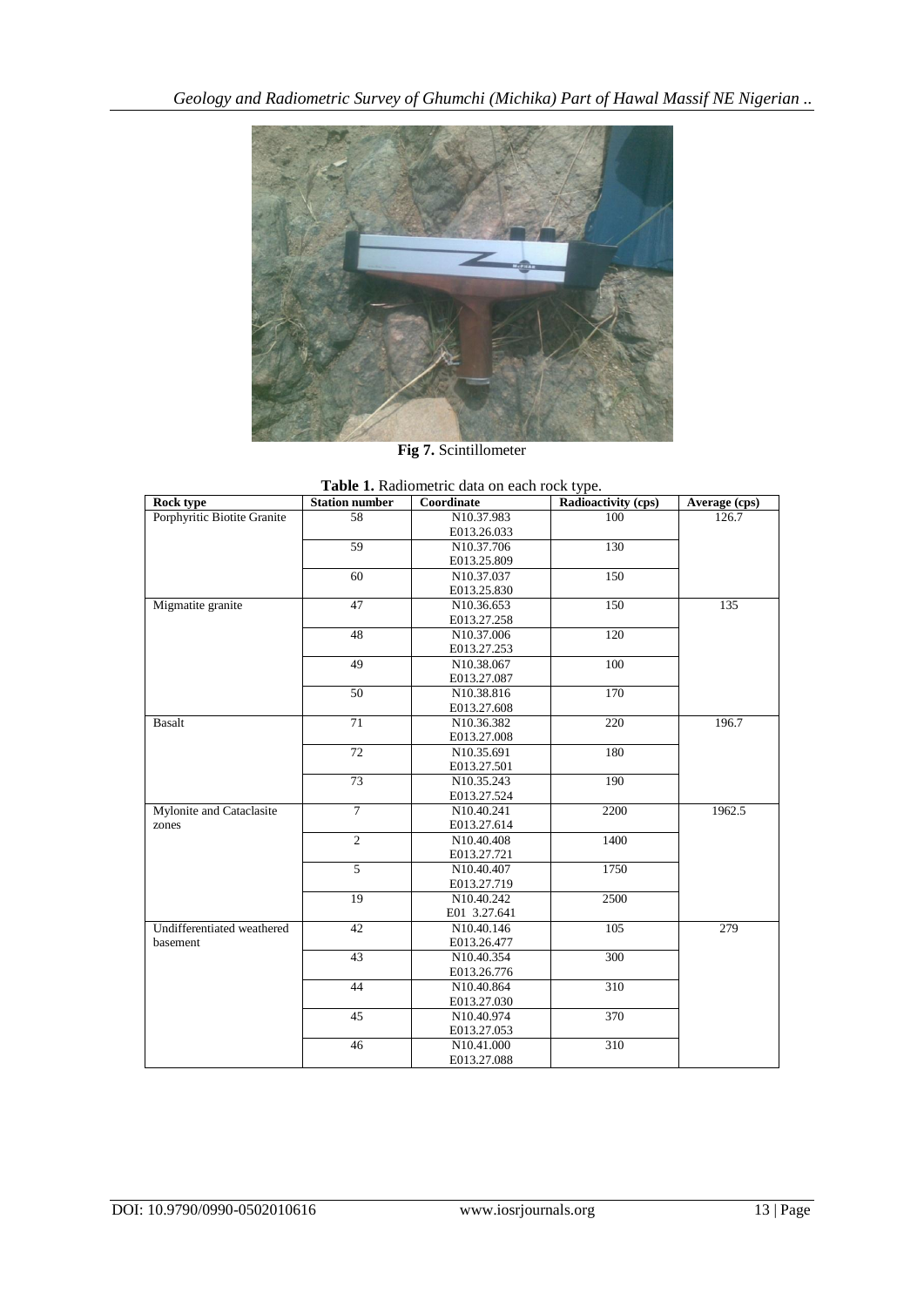| Table 2. Radiometric data and coordinates of the study area. |                        |                          |                            |
|--------------------------------------------------------------|------------------------|--------------------------|----------------------------|
| $\mathbf{S}/\mathbf{N}$                                      | <b>LONGITUDE</b>       | <b>LATITUDE</b>          | <b>RADIOACTIVITY (CPS)</b> |
| $\mathbf{1}$                                                 | 10.40.477              | 013.27.740               | 150                        |
| $\frac{2}{3}$                                                | 10.40.408<br>10.38.992 | 013.17.721<br>013.28.008 | 1400<br>200                |
| 4                                                            | 10.40.481              | 013.37.664               | 400                        |
|                                                              |                        |                          |                            |
| $\overline{\mathbf{5}}$                                      | 10.40.407              | 013.27.719               | <b>1750</b>                |
| 6                                                            | 10.40.373              | 013.27.703               | 150                        |
| $\overline{1}$                                               | 10.40.241              | 013.27.614               | 2200                       |
| 8                                                            | 10.39.990              | 013.27.672               | 150                        |
| 9                                                            | 10.39.251              | 013.28.015               | 140                        |
| 10                                                           | 10.38.831              | 013.27.981               | 250                        |
| 11                                                           | 10.38.825              | 013.26.527               | 125                        |
| 12                                                           | 10.38.763              | 103.26.670               | 250                        |
| 13                                                           | 10.38.870              | 013.28.084               | 110                        |
| 14                                                           | 10.39.079              | 013.28.446               | 150                        |
| 15                                                           | 10.38.782              | 013.28.665               | 200                        |
| 16                                                           | 10.38.723              | 013.29.011               | 110                        |
| 17                                                           | 10.37.890              | 013.29.297               | 70                         |
| 18                                                           | 10.38.407              | 103.30.000               | 30                         |
| 19                                                           | 10.40.242              | 01 3.27.641              | 2500                       |
| 20                                                           | 10.40.241              | 013.27.609               | 1000                       |
| 21                                                           | 10.40.236              | 013.27.654               | 105                        |
| 22                                                           | 10.40.276              | 013.27.624               | 300                        |
| 23                                                           | 10.38.716              | 013.25.996               | 140                        |
| 24                                                           | 10.38.576              | 013.25.665               | 370                        |
| 25                                                           | 10.38.273              | 013.25.079               | 305                        |
| 26                                                           | 10.38.219              | 013.24.960               | 130                        |
| 27                                                           | 10.37.903              | 013.24.153               | 110                        |
| 28                                                           | 10.37.812              | 013.23.940               | 100                        |
| 29                                                           | 10.36.741              | 013.23.005               | 150                        |
| 30                                                           | 10.37.147              | 013.23.426               | 140                        |
| 31                                                           | 10.38.970              | 013.23.518               | 100                        |
| 32                                                           | 10.39.537              | 013.23.310               | 110                        |
| 33                                                           | 10.40.120              | 013.23.259               | 105                        |
| 34                                                           | 10.41.000              | 013.23.170               | 120                        |
| 35                                                           | 10.39.289              | 013.23.398               | 150                        |
|                                                              |                        |                          | 200                        |
| 36                                                           | 10.39.192<br>10.38.387 | 013.23.434               |                            |
| 37                                                           |                        | 013.24.622               | 100                        |
| 38                                                           | 10.38.763              | 013.25.056               | 100                        |
| 39                                                           | 10.39.043              | 013.25.427               | 100                        |
| 40                                                           | 10.39.431              | 013.25.753               | 150                        |
| 41                                                           | 10.39.795              | 013.26.032               | $80\,$                     |
| 42                                                           | 10.40.146              | 013.26.477               | 105                        |
| 43                                                           | 10.40.354              | 013.26.776               | 300                        |
| 44                                                           | 10.40.864              | 013.27.030               | 310                        |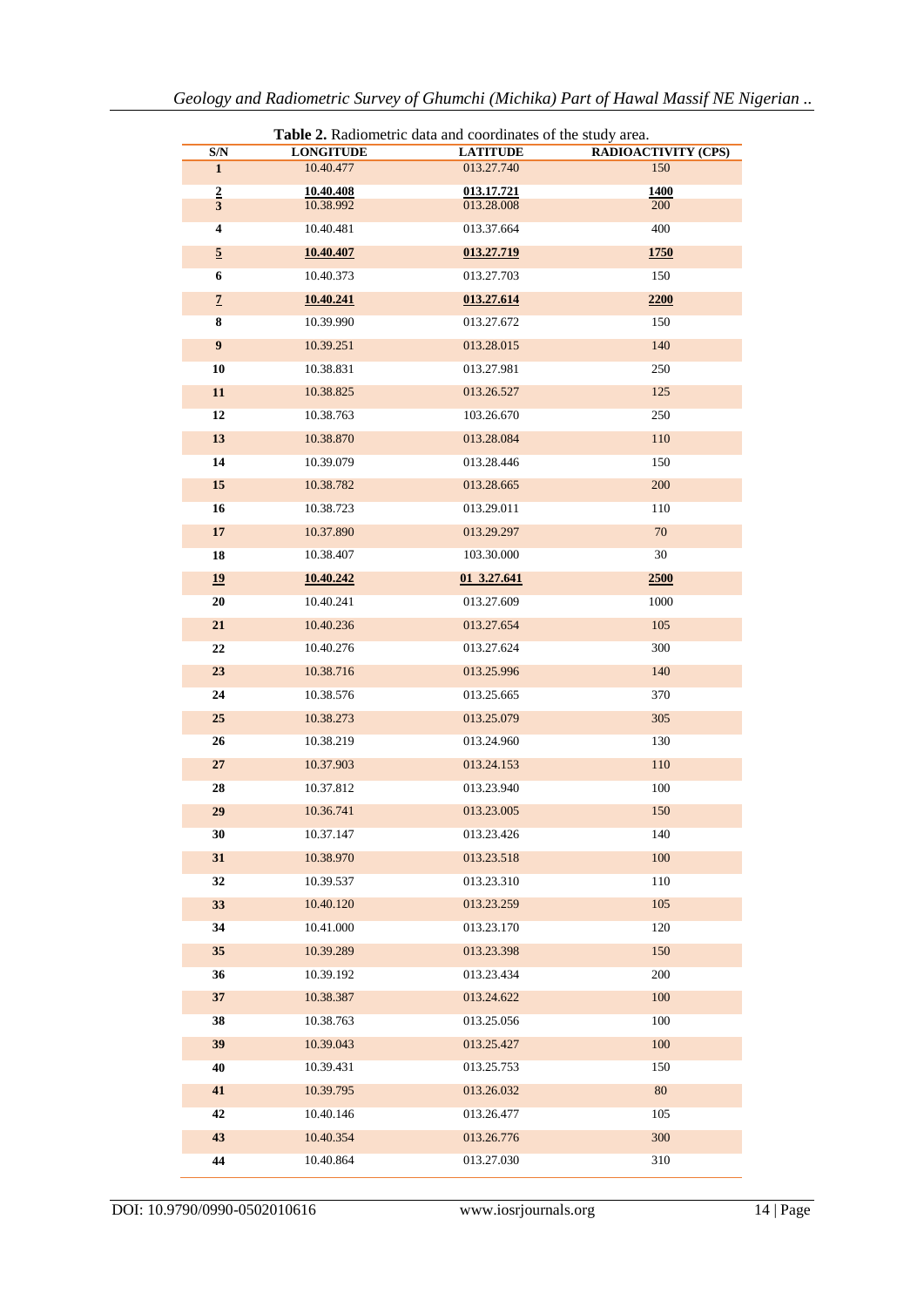| 45         | 10.40.974 | 013.27.053 | 370     |
|------------|-----------|------------|---------|
| 46         | 10.41.000 | 013.27.088 | 310     |
| $\bf 47$   | 10.36.653 | 013.27.258 | 150     |
| 48         | 10.37.006 | 013.27.253 | 120     |
| 49         | 10.38.067 | 013.27.087 | 100     |
| 50         | 10.38.816 | 013.27.608 | 170     |
| 51         | 10.38.279 | 013.25.089 | 200     |
| 52         | 10.37.641 | 013.25.090 | 200     |
| 53         | 10.37.642 | 013.25.125 | 150     |
| 54         | 10.37.748 | 013.25.510 | 130     |
| 55         | 10.37.770 | 013.25.602 | 150     |
| 56         | 10.37.952 | 013.25.747 | 200     |
| 57         | 10.38.043 | 013.25.904 | 110     |
| 58         | 10.37.983 | 013.26.033 | 100     |
| 59         | 10.37.706 | 013.25.809 | 130     |
| 60         | 10.37.037 | 013.25.830 | 150     |
| 61         | 10.37.075 | 013.26.028 | 200     |
| 62         | 10.37.189 | 013.26.181 | 250     |
| 63         | 10.37.240 | 013.26.287 | 250     |
| 64         | 10.37.212 | 013.26.206 | 200     |
| 65         | 10.36.818 | 013.36.818 | 150     |
| 66         | 10.36.728 | 013.26.728 | 100     |
| 67         | 10.36.603 | 013.36.603 | 120     |
| 68         | 10.36.603 | 013.26.148 | 150     |
| 69         | 10.36.513 | 013.26.306 | 170     |
| ${\bf 70}$ | 10.36.350 | 013.26.609 | 200     |
| 71         | 10.36.382 | 013.27.008 | 220     |
| 72         | 10.35.691 | 013.27.501 | 180     |
| 73         | 10.35.243 | 013.27.524 | 190     |
| 74         | 10.34.998 | 013.27.477 | 180     |
| 75         | 10.34.000 | 013.27.402 | 100     |
| 76         | 10.37.000 | 013.25.171 | 120     |
| 77         | 10.37.120 | 013.24.982 | 150     |
| 78         | 10.37.409 | 013.24.409 | 190     |
| 79         | 10.37.232 | 013.23.981 | 150     |
| 80         | 10.36.920 | 013.24.030 | 180     |
| 81         | 10.36.452 | 013.24.546 | 210     |
| 82         | 10.36.365 | 013.24.631 | 300     |
| 83         | 10.35.525 | 013.23.001 | 110     |
| 84         | 10.35.201 | 013.23.068 | 140     |
| 85         | 10.34.921 | 013.23.130 | 160     |
| 86         | 10.34.690 | 013.23.167 | 180     |
| 87         | 10.34.342 | 013.23.209 | 130     |
| 88         | 10.34.034 | 013.23.243 | $100\,$ |
| 89         | 10.34.000 | 013.23.293 | 110     |